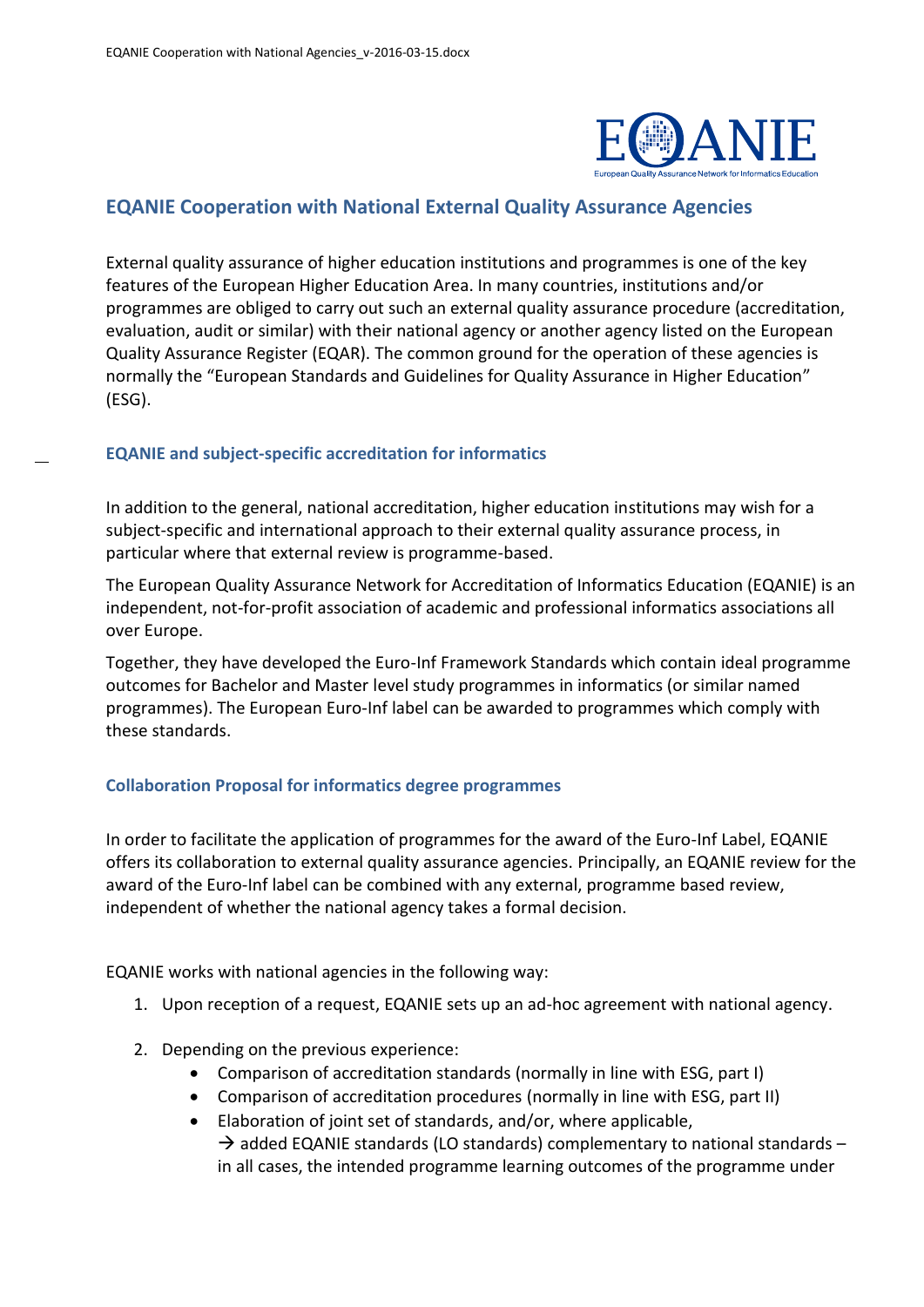- 2 -

review must be matched against the Euro-Inf programme learning outcomes for assessment by the reviewers

- 3. Nomination of 1-2 subject-specific reviewers from EQANIE, complimentary to experts nominated by national agency
- 4. Implementation of external review, which contains at least the following elements:
	- Self-Evaluation Report on the basis of joint set of standards, including mapping matrix to EQANIE learning outcomes
	- Site-visit by expert panel
	- External report written by national agency based on joint set of standards (minimum requirement: alignment with EQANIE LO standards)
- 5. Decision by EQANIE Accreditation Committee about award of Euro-Inf Label; decision about national accreditation, by national agency if applicable;
- 6. Publication on EQANIE website

The specific details for each of the above steps will be elaborated on a case-by-case basis with the national agency.

EQANIE will have to raise a fee for its services, including in case of positive assessment, the award of the Euro-Inf Label, to the HEIs or national agencies.

For further information, please contact EQANIE's Secretary General, Ms. Jana Möhren [\(moehren@eqanie.eu;](mailto:moehren@eqanie.eu) +49 211 900 977 26)